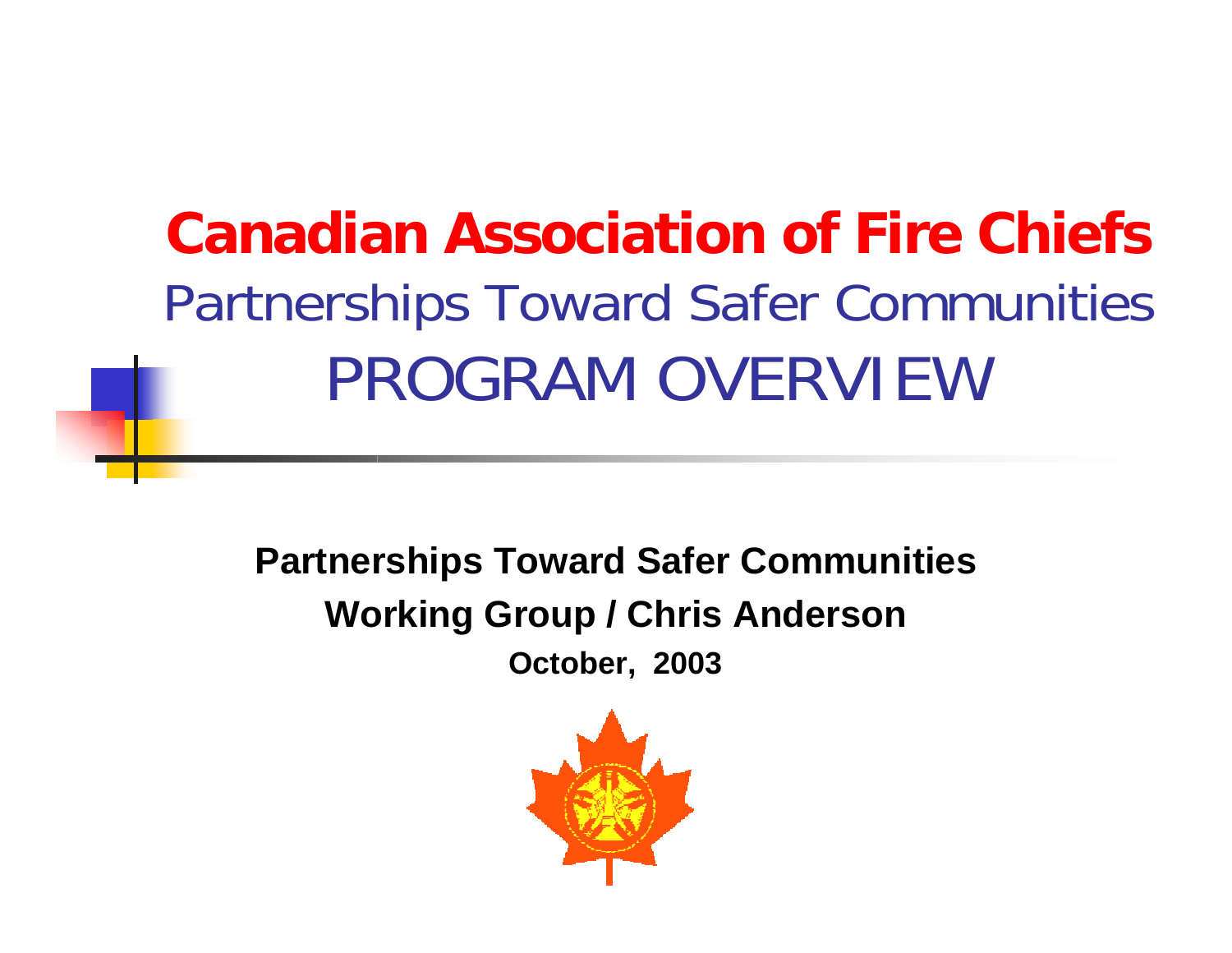Partnerships Toward Safer Communities **Presentation Outline**

- **PTSC Program Overview PTSC Program Operation PTSC Accomplishments PTSC Priorities PTSC Challenges**
- **Questions / Comments**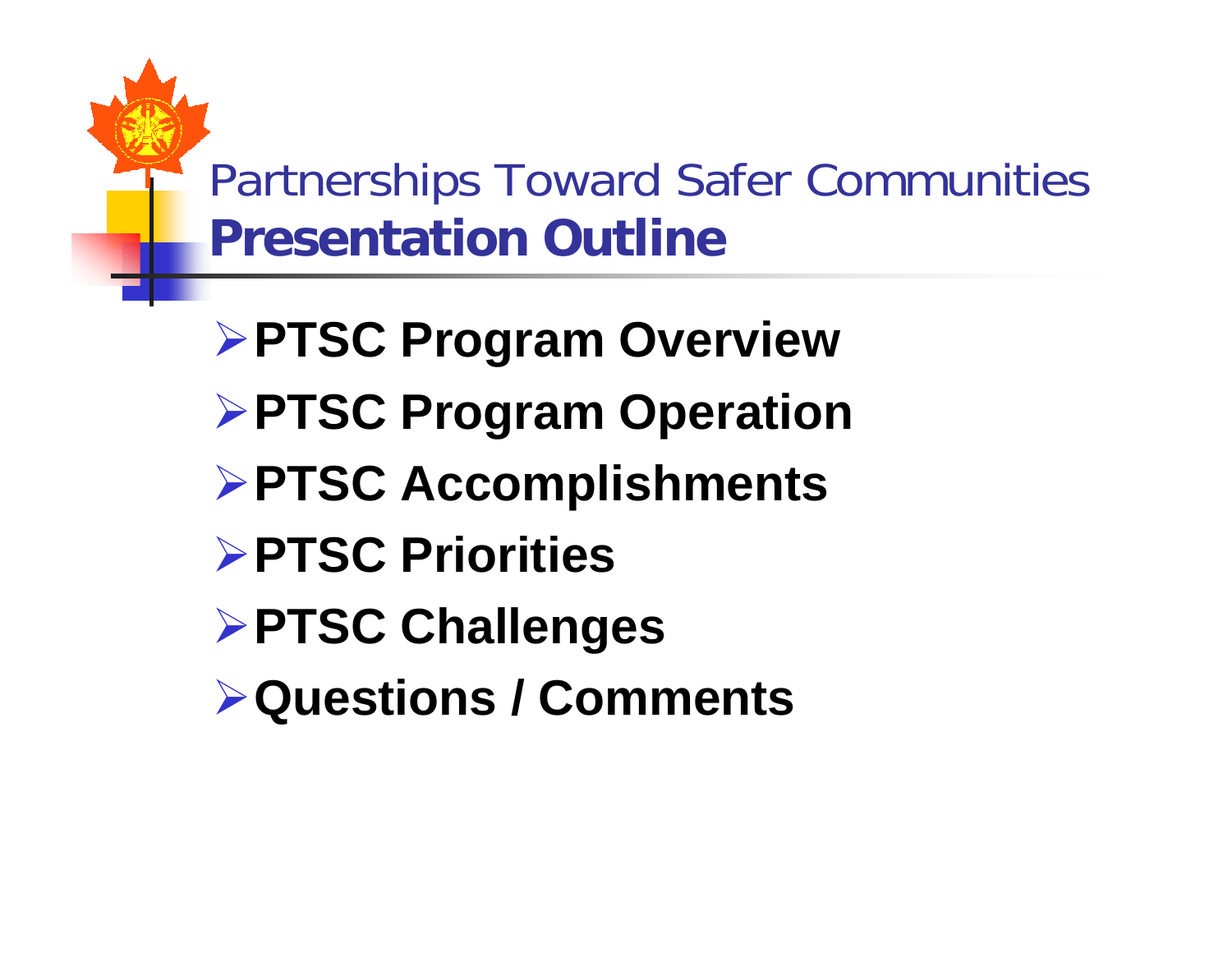### Partnerships Toward Safer Communities **Program Overview**

- **UISION: All Canadian Communities have** appropriate emergency management programs that meet international standards and bestpractices
- MISSION: To reduce risk to responders and communities to acceptable levels by facilitating development of emergency management programs that address natural and human-caused incidents, including terrorist threats and infrastructure vulnerabilities.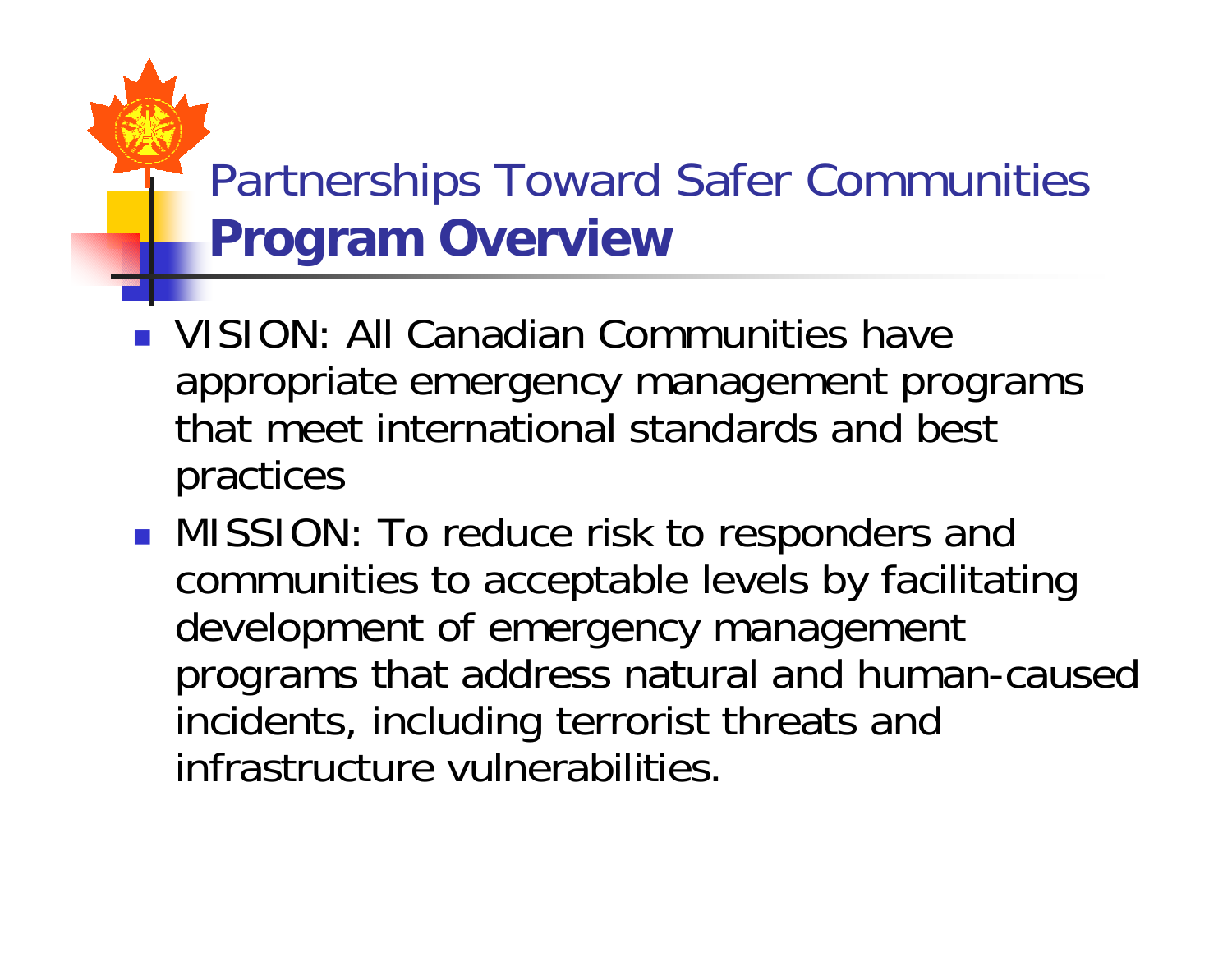## Partnerships Toward Safer Communities **Program Description**

- **PTSC works in communities through** formation of a joint coordinating committee involving community officials, industry and other stakeholders to work on the goals
	- **Exery community should have an emergency** program
	- **The program should be hazard and risk based**
- **PTSC provides publications and resources to** help communities develop their program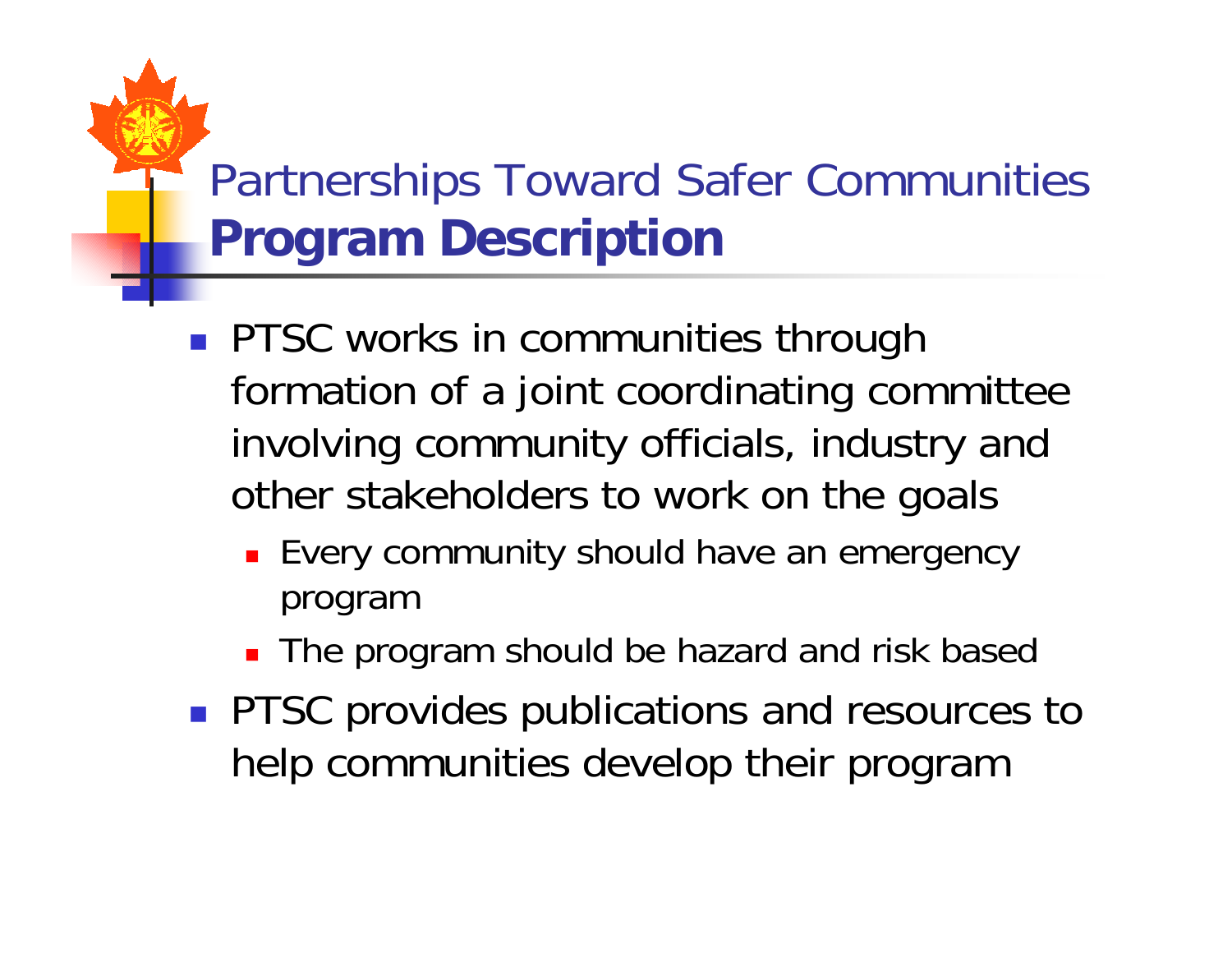#### Partnerships Toward Safer Communities **Program Overview**

- **PTSC works in cooperation with participating** provincial Emergency Management Orgs.
- **PTSC** acts as a catalyst to assist EMOs by consolidating stakeholders efforts
- **PTSC provides a means to recognize** communities emergency management achievements
- **PTSC provides a forum for emergency** management stakeholders to address issues of mutual interest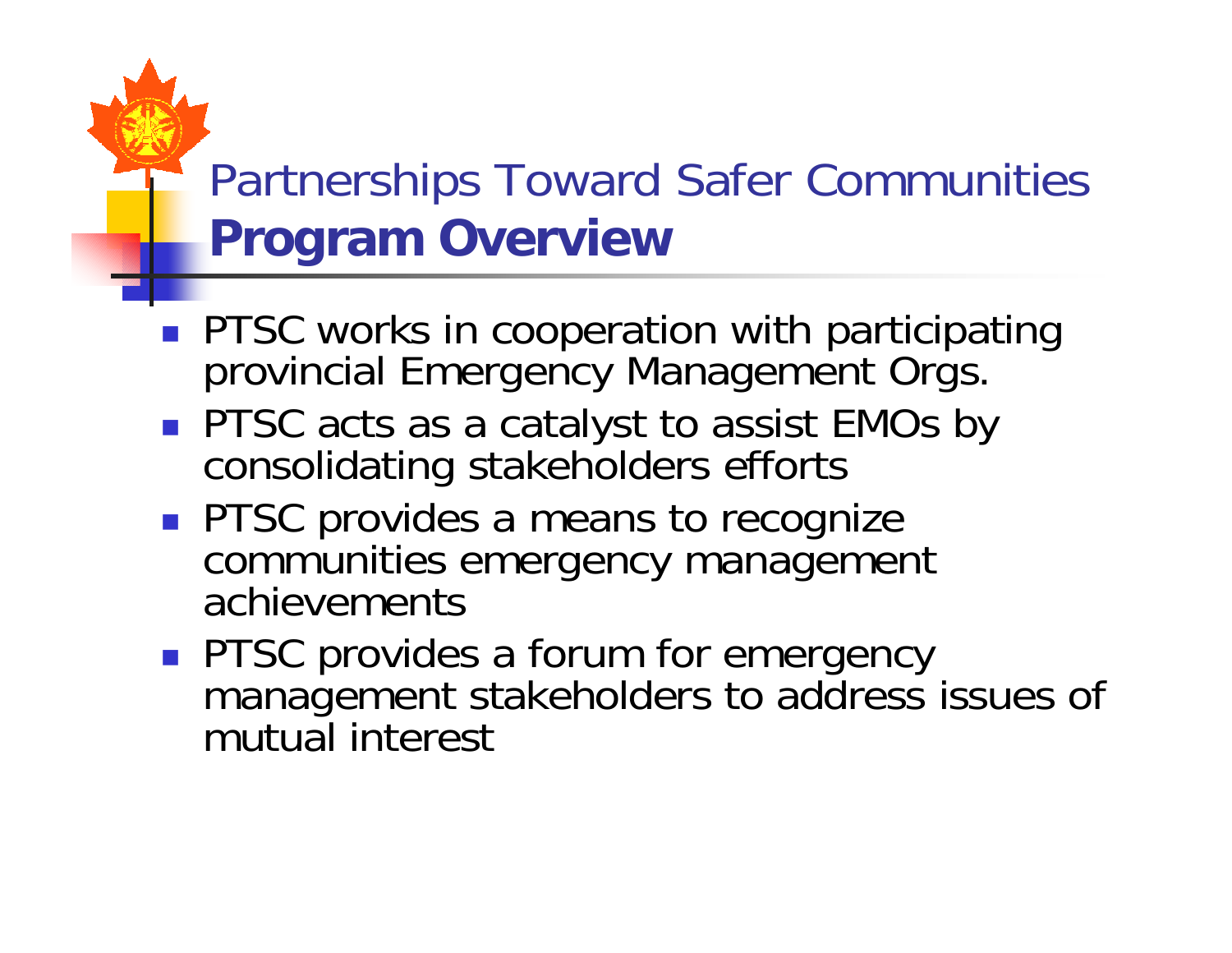## Partnerships Toward Safer Communities **Program Operation**

- **Service Service** ■ Program ownership – Canadian Association of Fire Chiefs
- Fire Chief Donald F. Warden CAFC Board member responsible for PTSC
- **Service Service** ■ PTSC Working Group – Private & Public sector supporters assist CAFC operate PTSC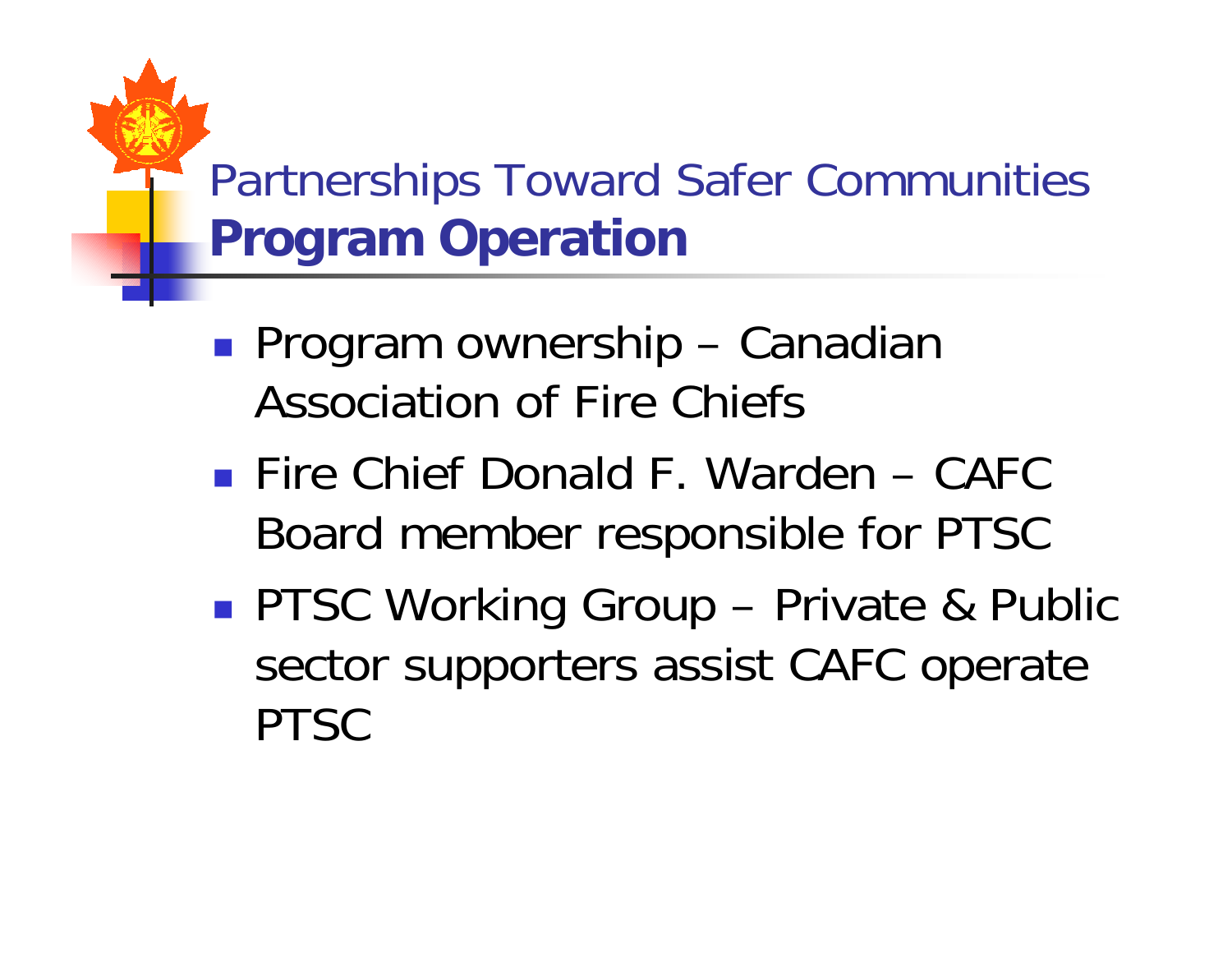## Partnerships Toward Safer Communities **Program Operation**

- **Private & Public sector stakeholders provide** financial support
	- **Contributions for general program operation**
	- **Contributions linked to specified deliverables**
	- **In-kind support**
- **Stewardship / dialogue with supporters for** continued program operation takes place in November of each year (Nov 26, Ottawa)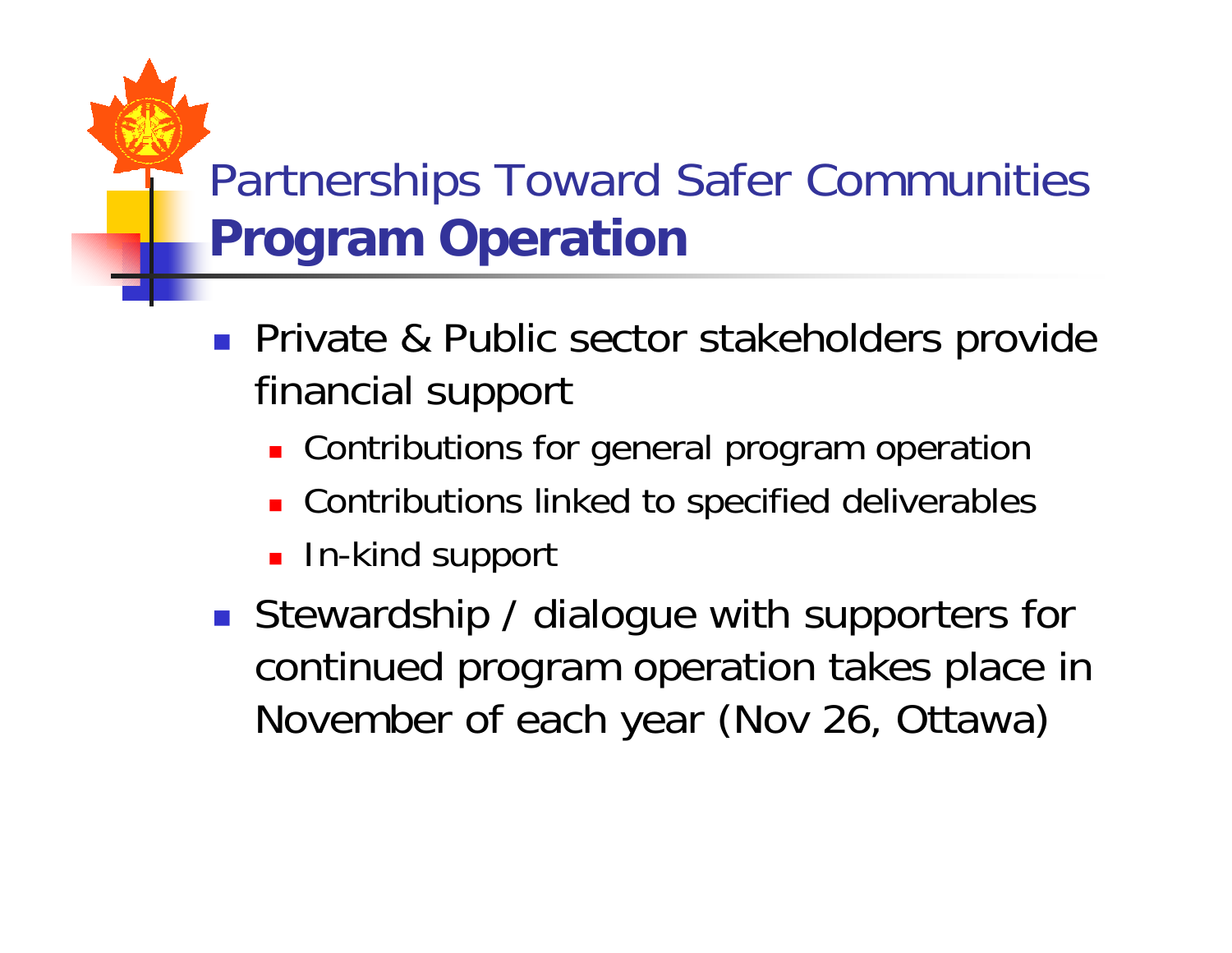### Partnerships Toward Safer Communities **Accomplishments**

- ■ Workshop to introduce PTSC to New Brunswick Communities
	- **Sponsored by EMO NB, Environment** Canada and CAFC
- **Service Service** ■ Workshop to introduce PTSC to Newfoundland and Labradorcommunities
	- **Sponsored by EMO Newfoundland,** NJ AFCFF and Environment Canada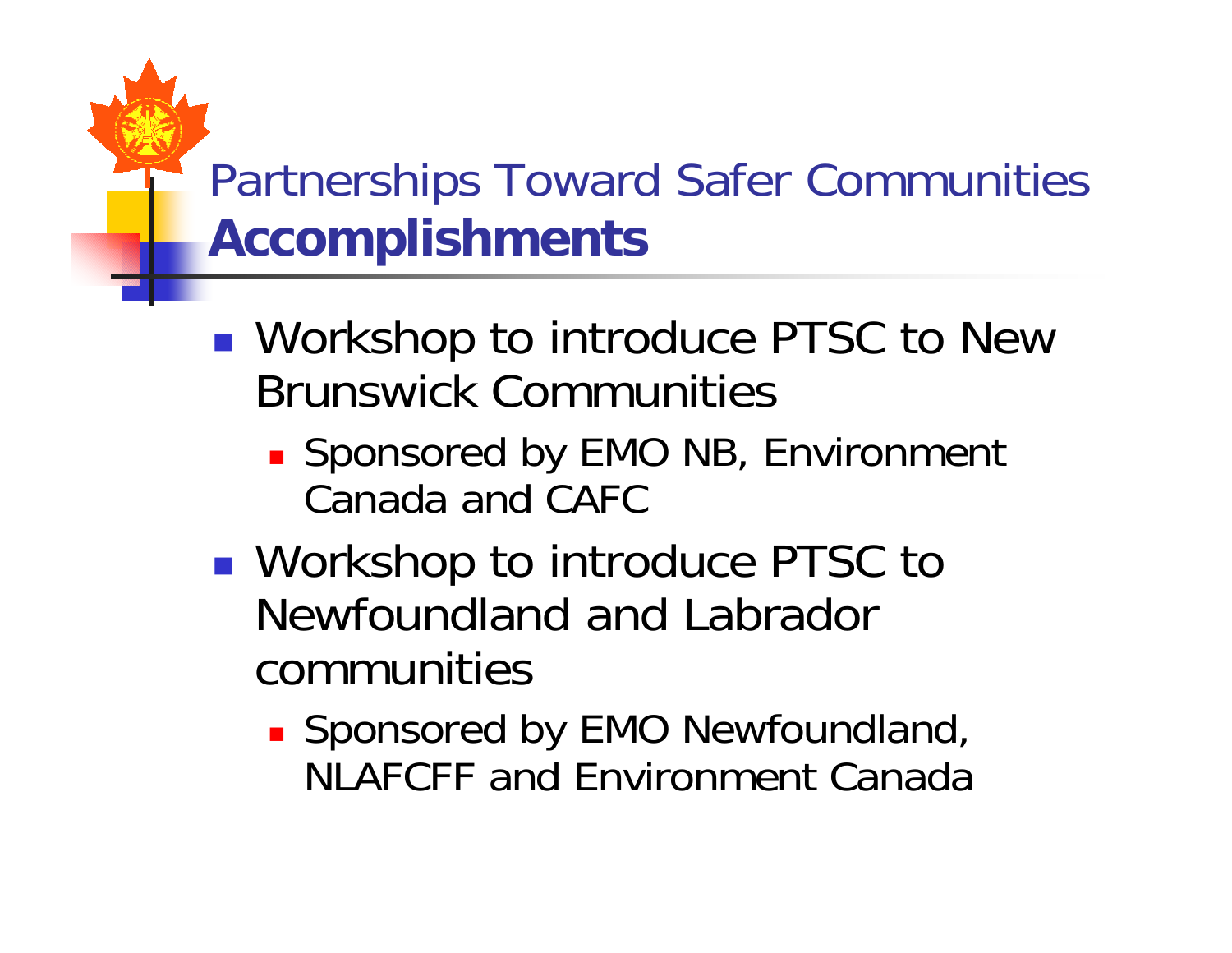#### Partnerships Toward Safer Communities **Accomplishments**

- **PTSC Handbook issued**
- Cross Border Response Guide upgraded
- ■ Focus on aligning PTSC program with NFPA 1600 – Standard for Disaster / Emergency Management and Business Continuity Programs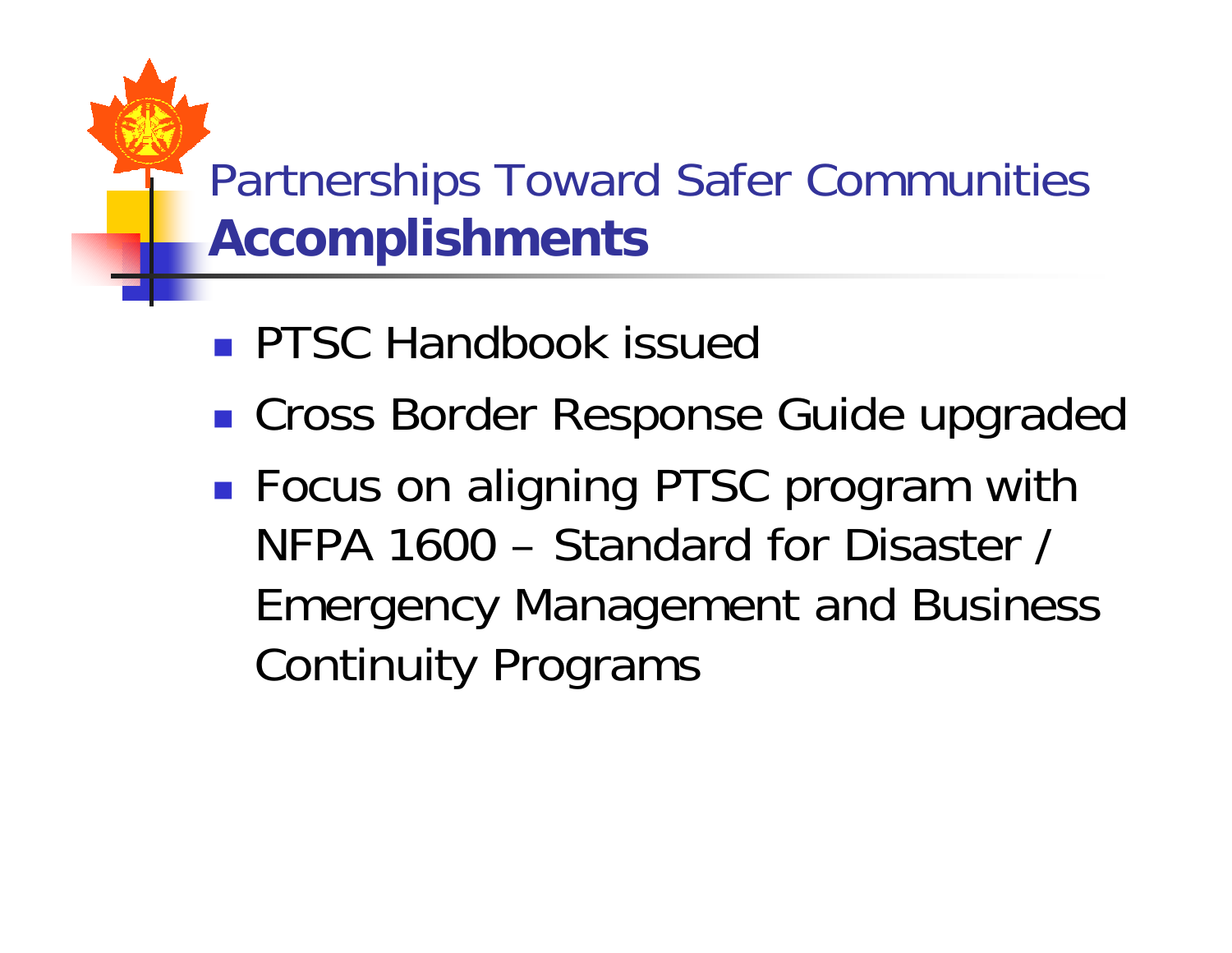#### Partnerships Toward Safer Communities **PTSC Publications**

- **PTSC Field Manual**
- **Risk Based Land Use Planning Guidelines**
- **Risk Assessment Guidelines for Municipalities and** Industry - An Initial Screening Tool
- **Example 2 Cross Border Emergency Response Guide**
- Guidelines for Emergency Response Mutual Aid Agreements
- Mini-Guide for Shelter in Place or Evacuation
- **Disciplined Approach Charts**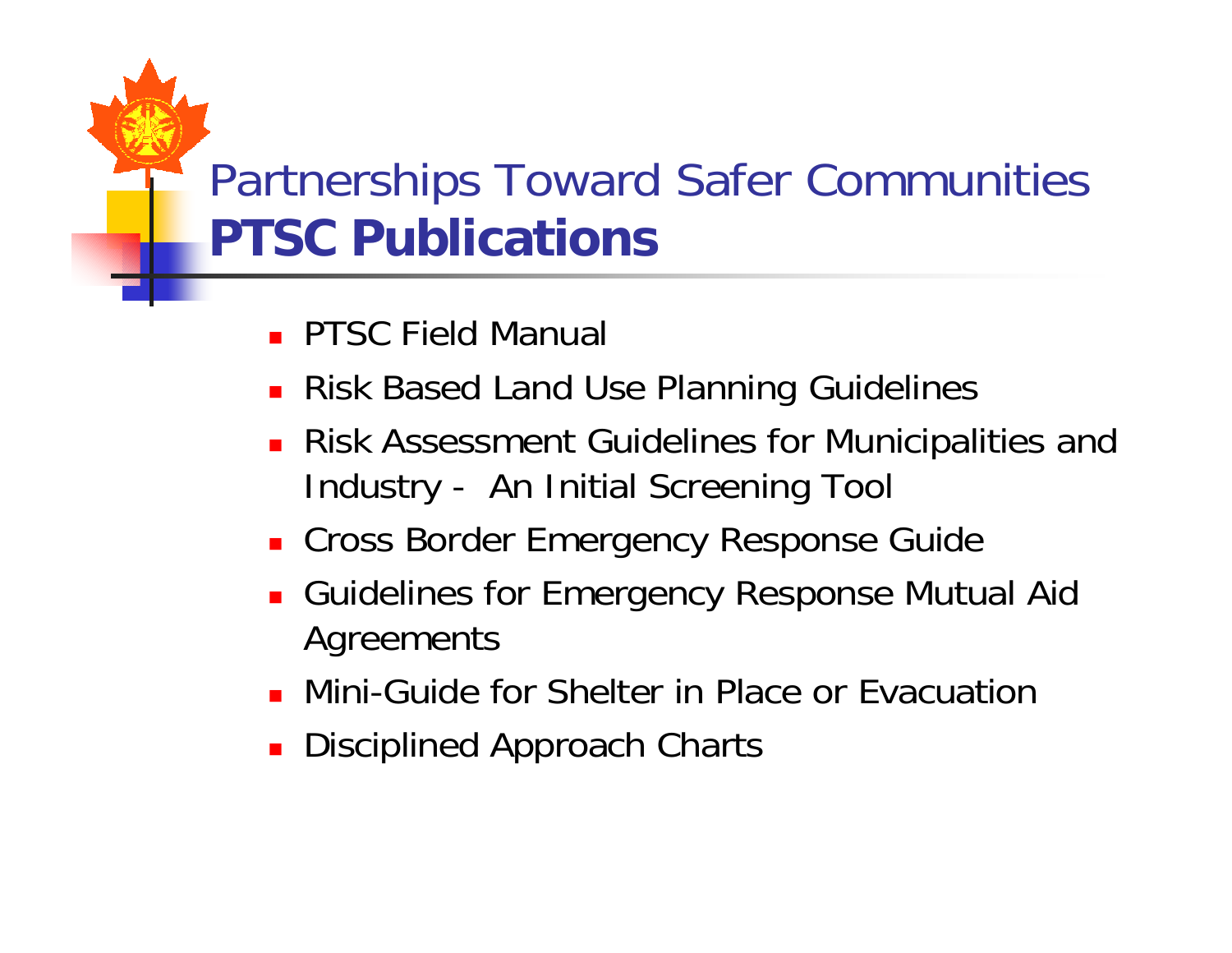### Partnerships Toward Safer Communities **PTSC Internet Web Site**

The PTSC web site is designed to be a one stop location for all PTSC resources

- Background & history of PTSC
- **Downloadable documents & presentations**
- **News of upcoming PTSC events**
- **Extensive links to non-PTSC emergency** management related internet web sites
- Contacts to assist communities with PTSC program implementation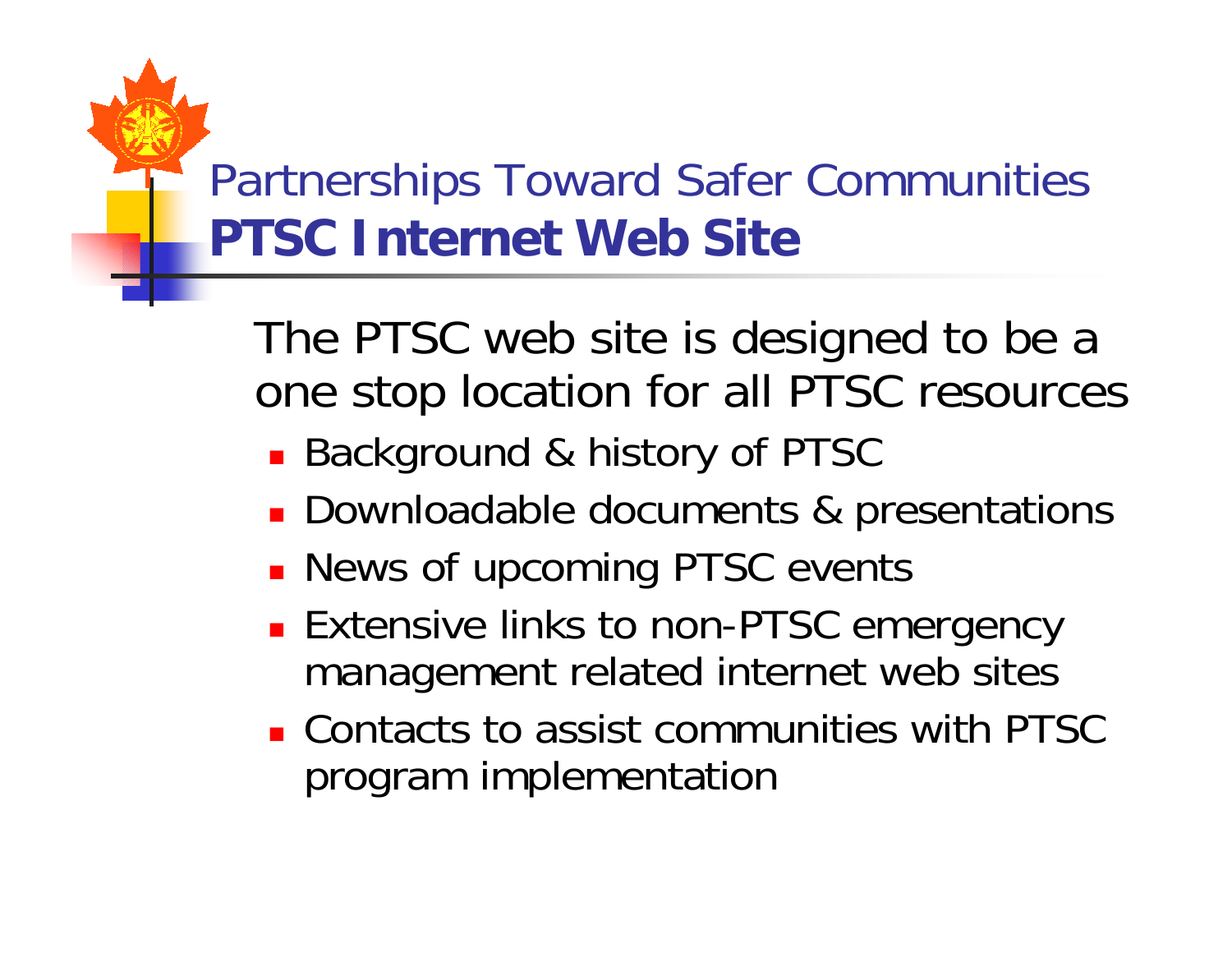#### Partnerships Toward Safer Communities **Priorities**

- **Financial support for continued general** PTSC program operation
- **Service Service** ■ Workshops to introduce PTSC to British Columbia communities
- Expand PTSC to additional provinces and territories
- **Upgrade PTSC & support materials to** meet NFPA 1600 Standards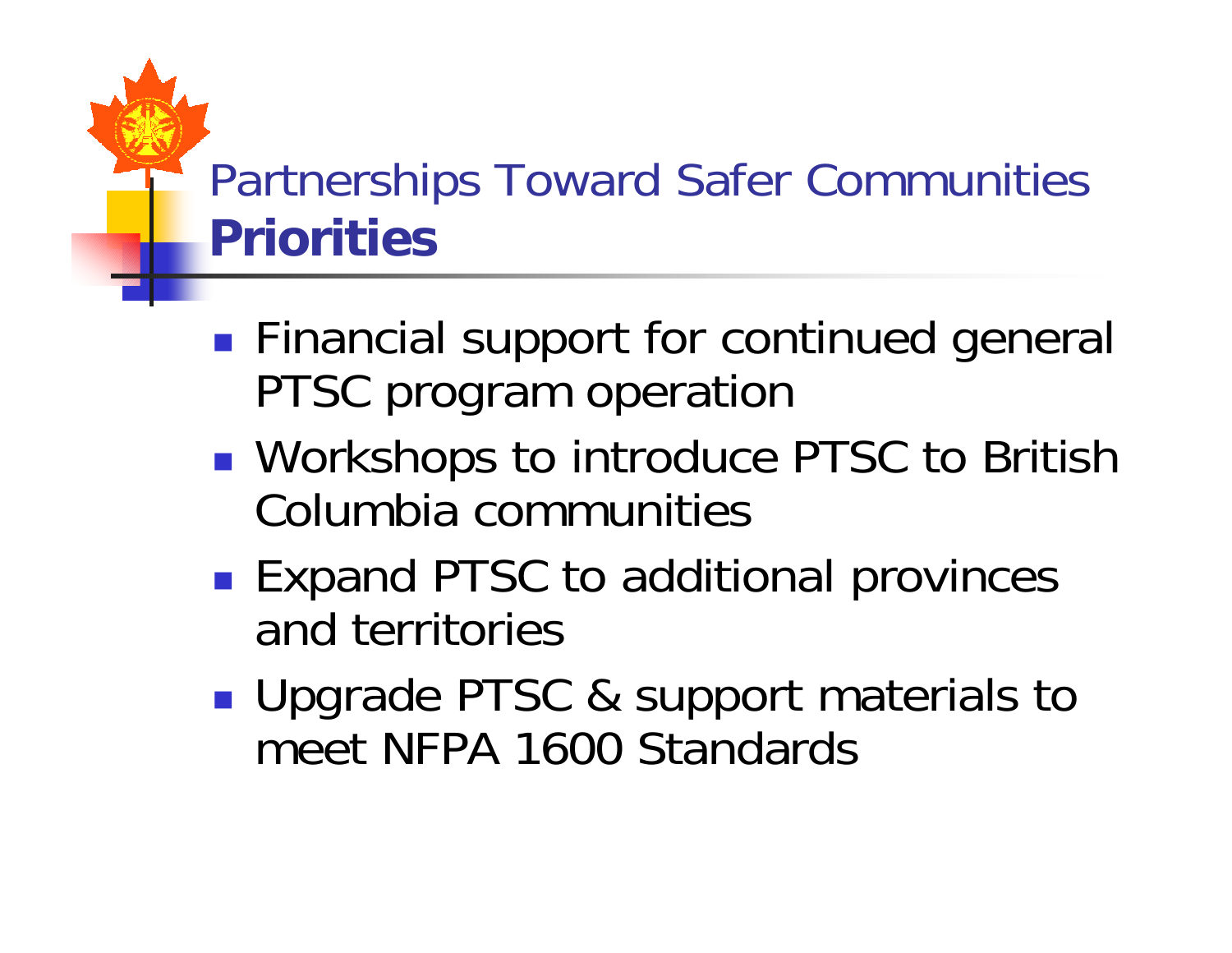# Partnerships Toward Safer Communities **Challenges**

- **Service Service** ■ Financial challenges – resource limitations
	- **For program implementation (BC)**
	- **To upgrade tools and publications to** NFPA 1600 Standards
	- **To manage and expand the program** with ongoing financial uncertainties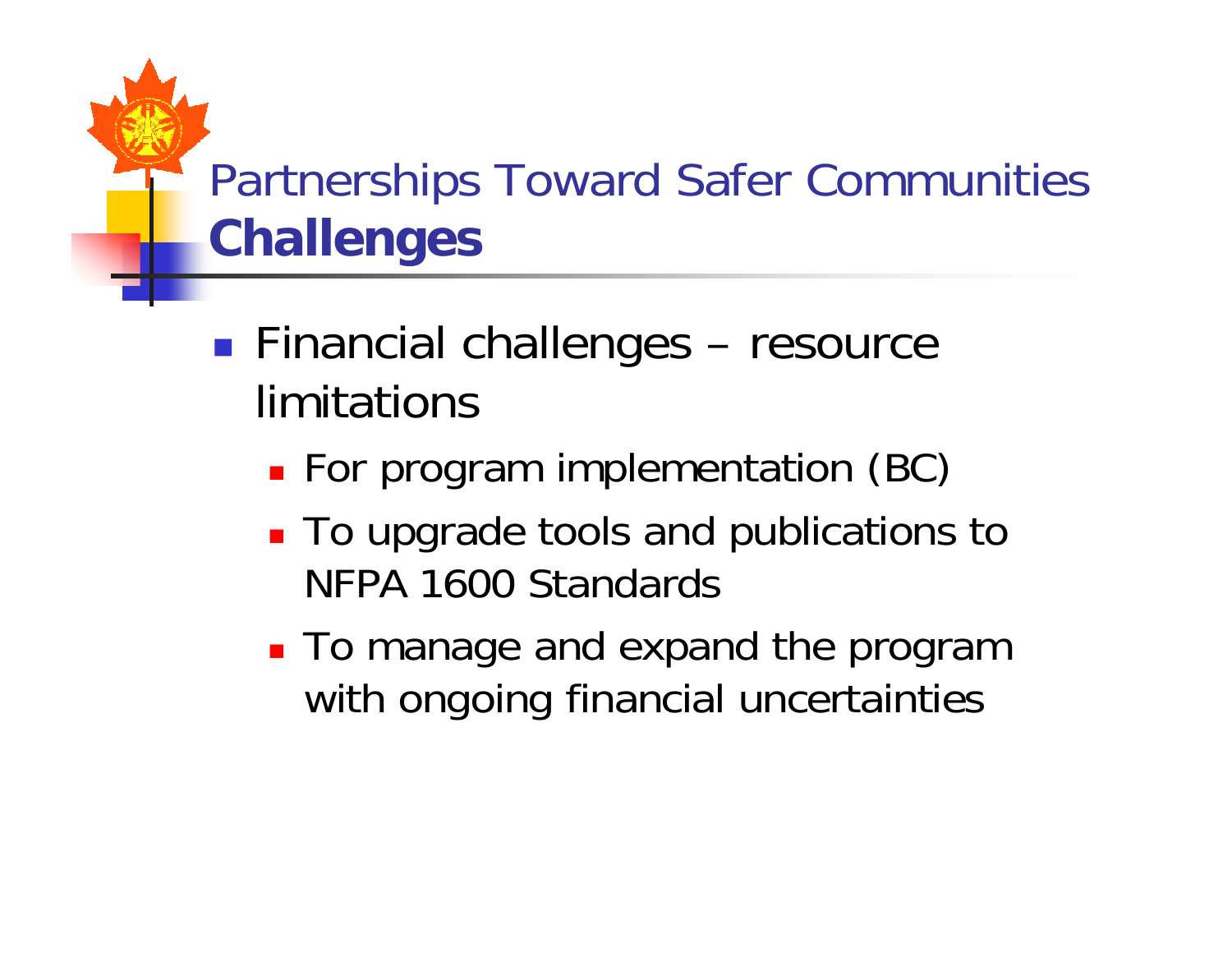## Partnerships Toward Safer Communities **How You Can Help**

- **Service Service** ■ Help expand PTSC to your province or community
	- **Encourage your provincial EMO to host a** workshop with other local stakeholders to evaluate potential PTSC program benefits
	- **Begin using PTSC program & resources to** improve your community emergency program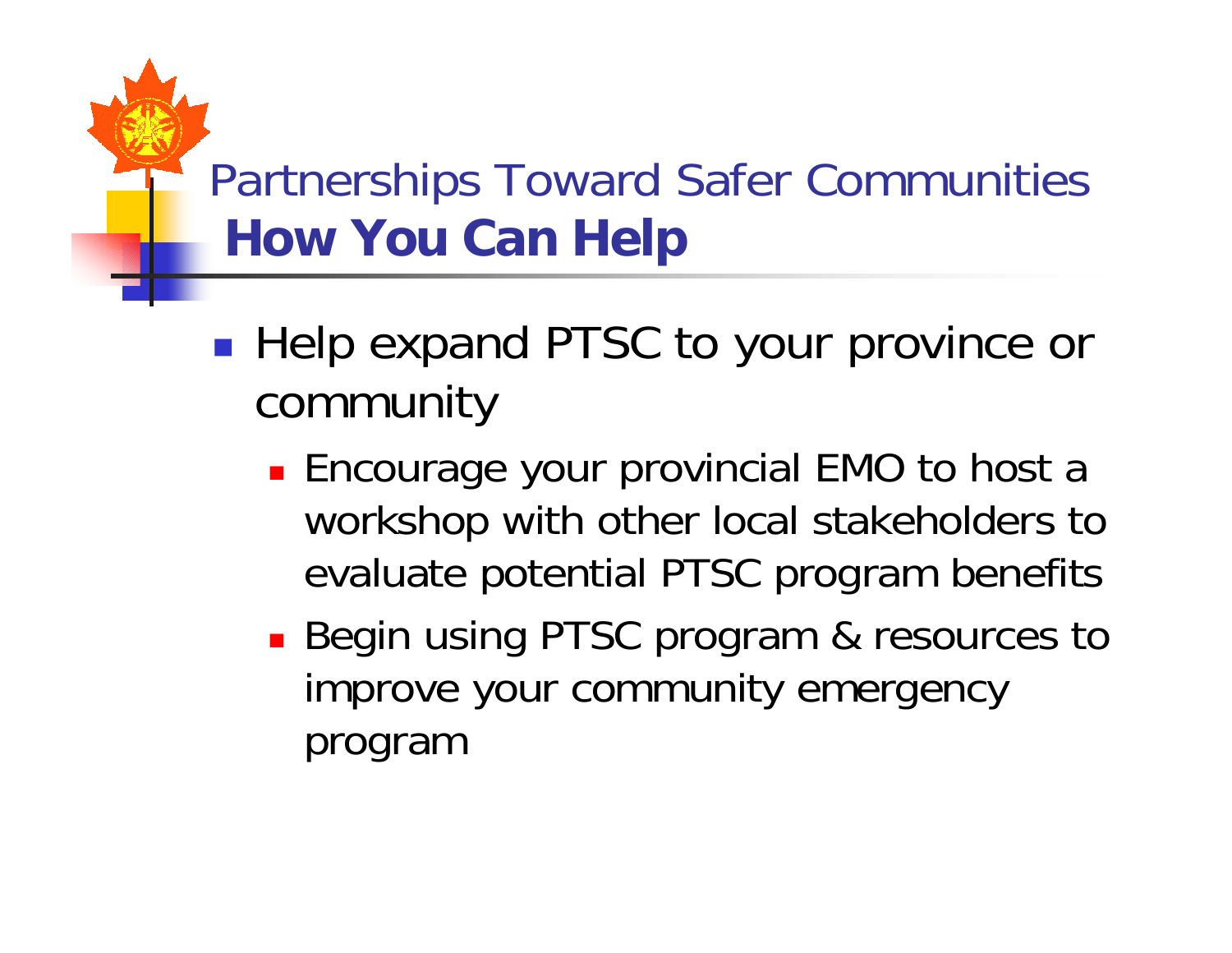# Partnerships Toward Safer Communities Questions / Comments

¾ **PLEASE CHECK PTSC WEB SITE FOR BASIC PROGRAM INFORMATION AND FREQUENTLY ASKED QUESTIONS**

**http://www.ptsc-program.org**

- ¾ **PLEASE DIRECT YOUR QUESTIONS TO ANY PTSC WORKING GROUP MEMBER OR**
	- ¾ **Chief Donald F. Warden Chairman (705) 429-5281 chief@bconnex.net**
	- ¾ **William F. MacKay Program Support (416) 428-2666 bill.mackay@em-consulting.com**

¾ **ALL SUGGESTIONS FOR IMPROVEMENT GREATLY APPRECIATED**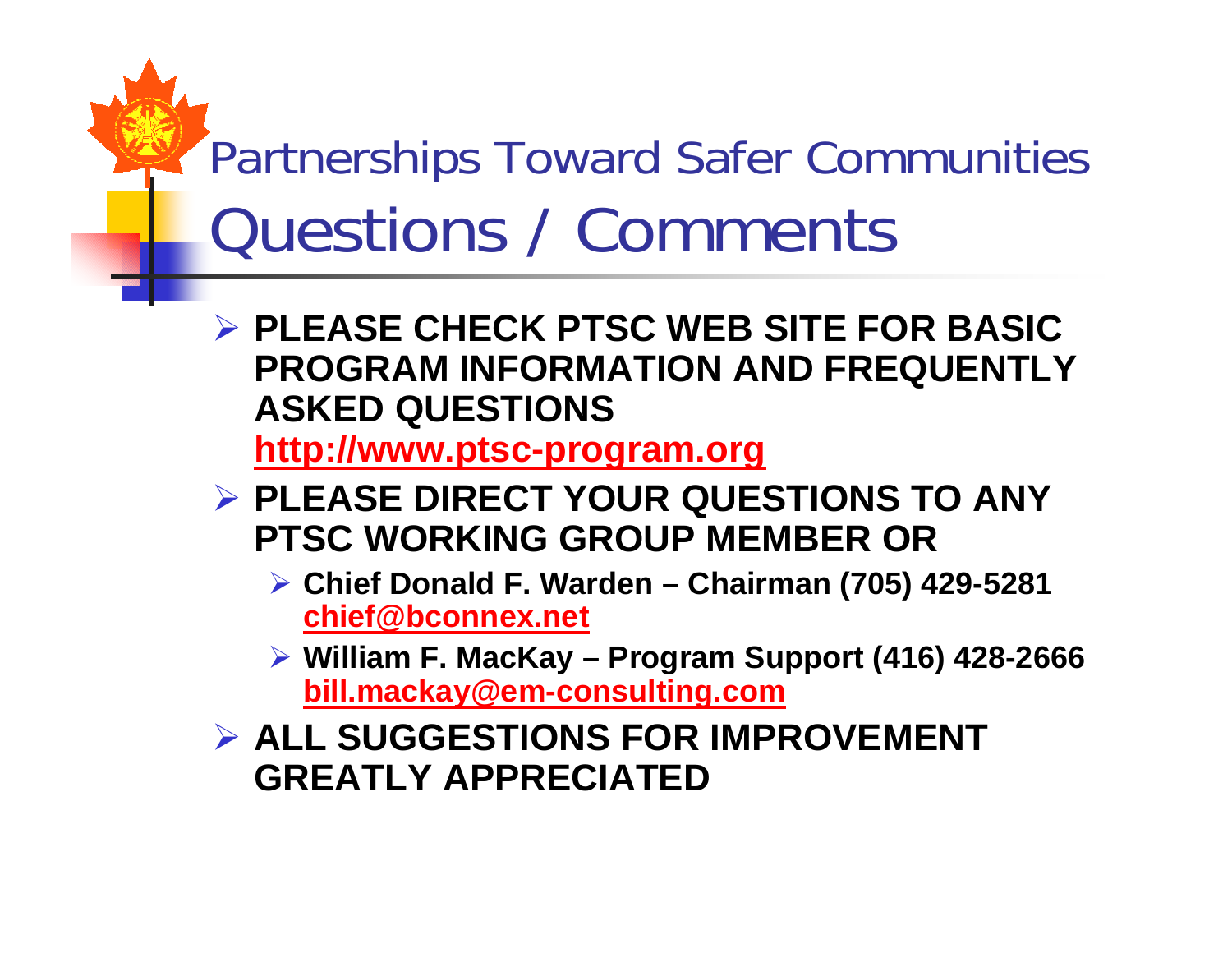# Partnerships Toward Safer Communities BACK-UP Slides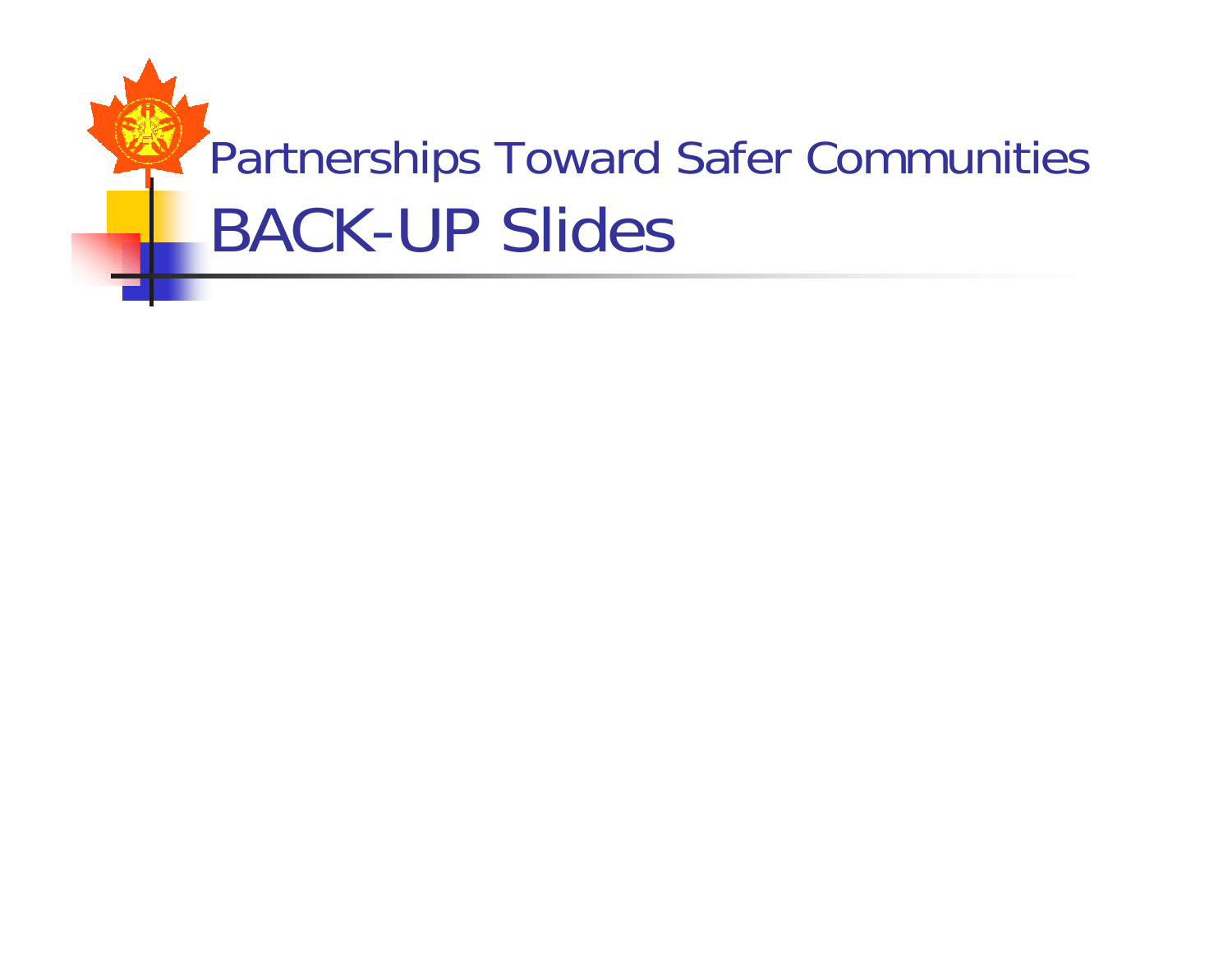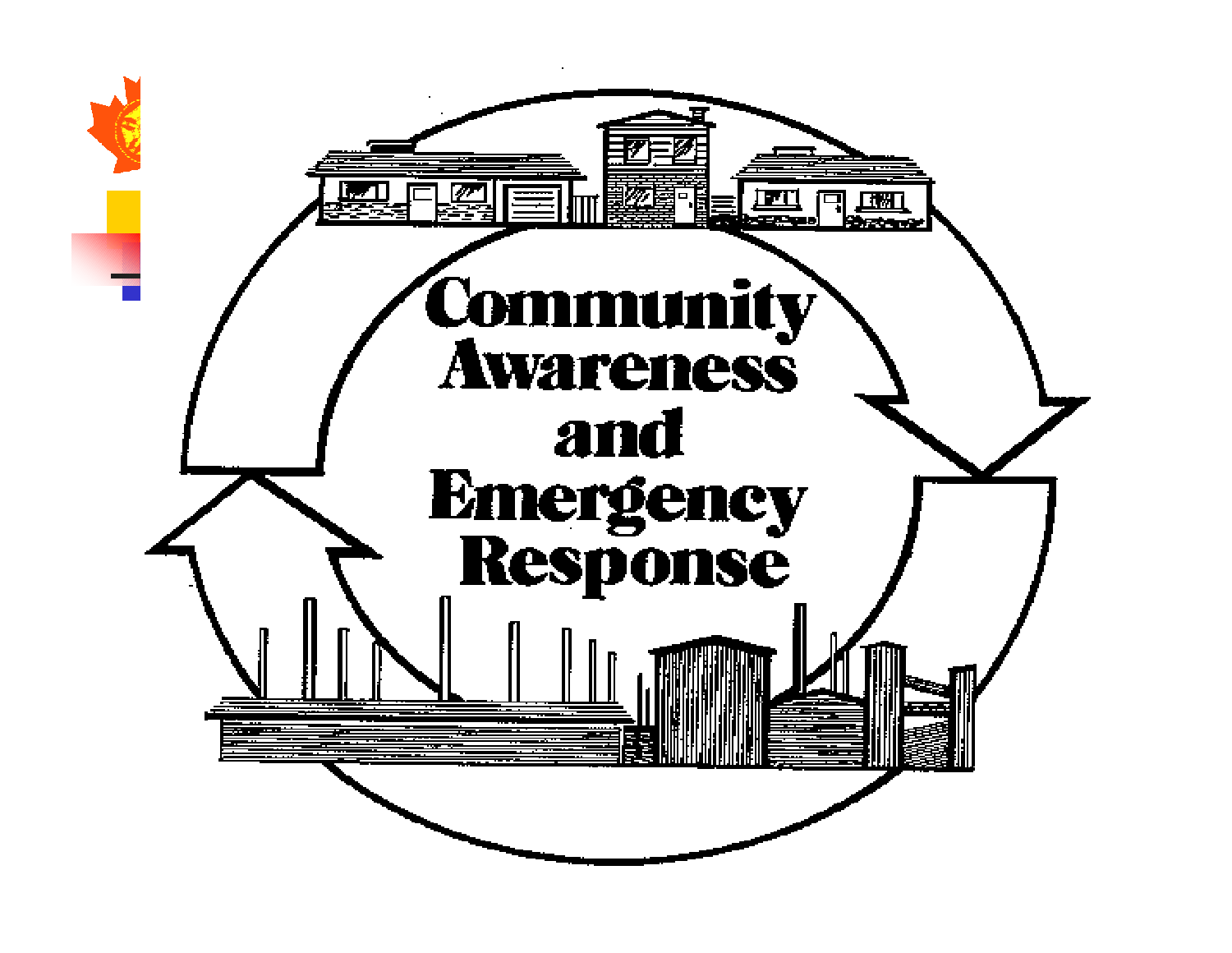#### Hamilton's Emergency Planning Organization

**EMERGENCY CONTROL GROUP**

#### **EMERGENCY PLANNING ADVISORY COMMITTEE**

- Emergency Measures Co-Ordinator
- Fire
- Police
- Ambulance
- Social & Public Health Services
- Telecommunications
- Public Info/Communications
- Superintendent, TO&E
- Corp. Health/HR

•**CAER**

- Harbour Commissioners
- Hydro
- Deputy City Clerk
- Insurance/Risk Management
- IT Services
- Financial & Corporate Services
- Legal Services
- Planning & Development

**JOINT EMERGENCYCOORDINATINGCOMMITTEE(Community/Industry)**

**PANDEMIC INFLUENZASTEERING COMMITTEE** **NBC TERRORISMSTAKEHOLDERSCOMMITTEE**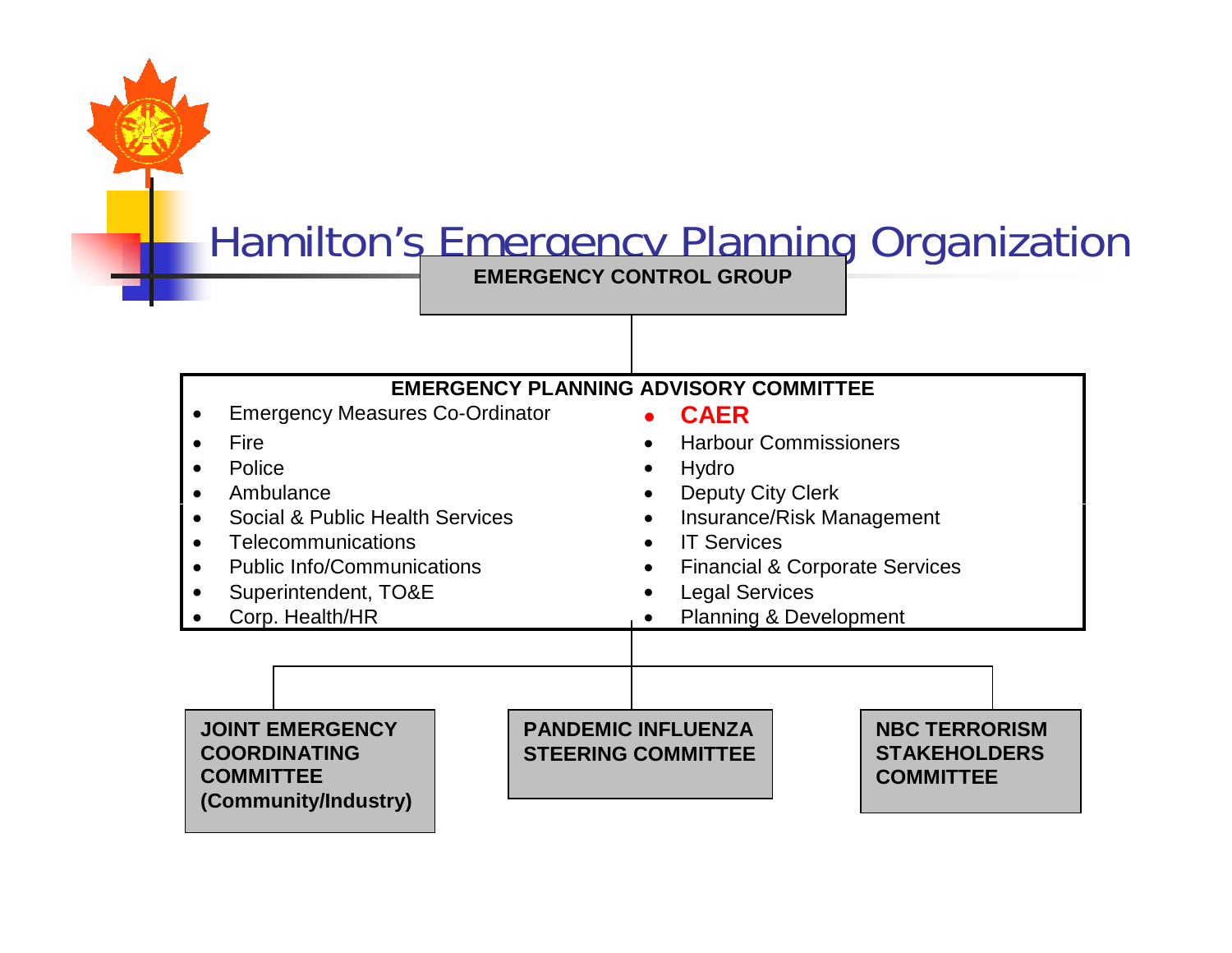#### Hamilton's Emergency Response **Organization**